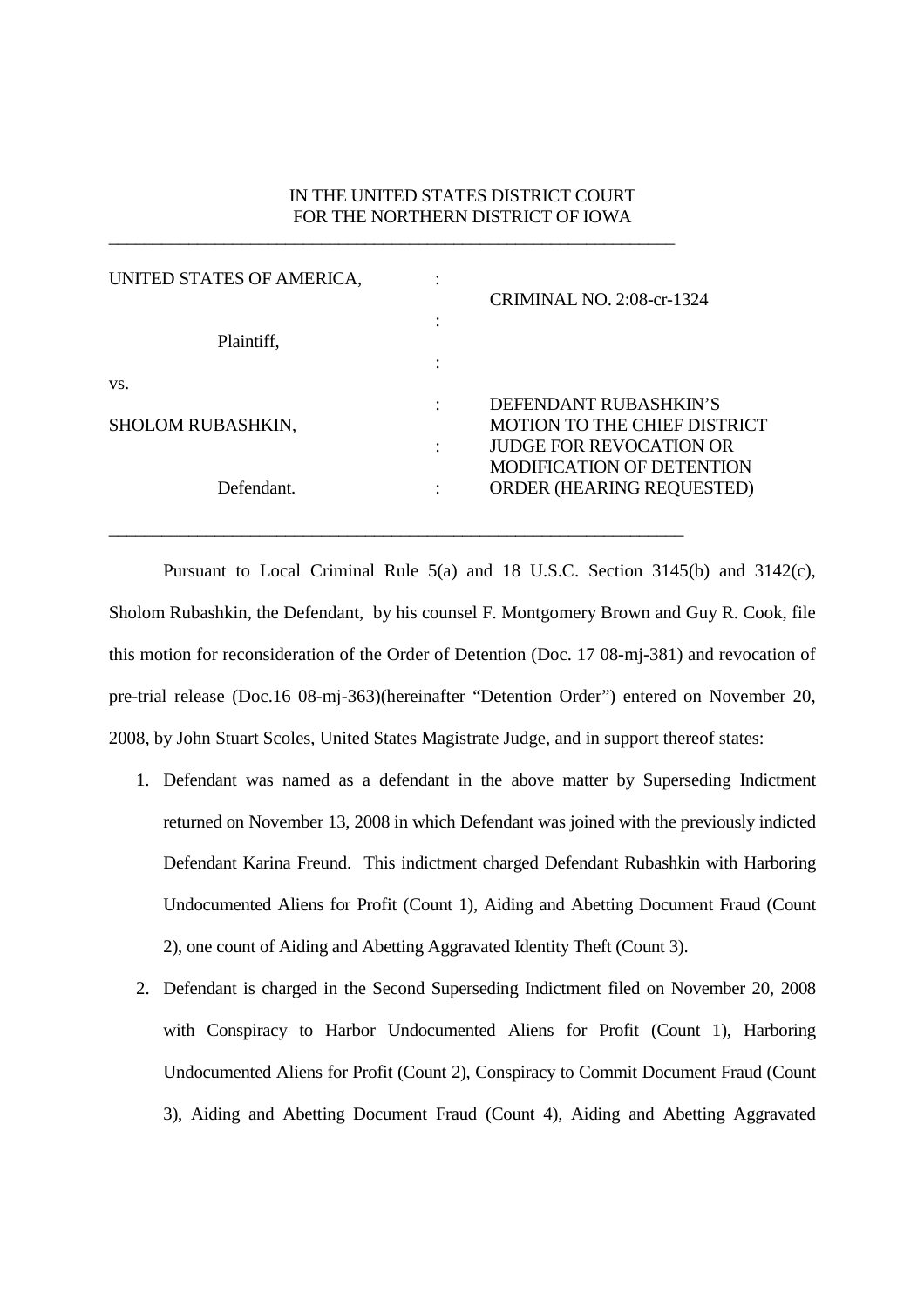Identity Theft (Counts 5-10) and Bank Fraud (Counts 11-12).

- 3. When Sholom Rubashkin was originally arrested in Postville, Iowa on October 30, 2008, on criminal immigration charges (08-mj-363), he was released by the Magistrate Judge Scoles on bail terms including electronic monitoring \$1,000,000.00 appearance bond, secured in part by Brooklyn, New York real estate owned by Sholom and Feige Duchman. See *United States v. Sholom Rubashkin,* No. 08-MJ-00381 (JSS), Detention Order at 3 (Nov. 20, 2008); Order Setting Conditions of Release (Doc.8 08-mj-363); Status Report Re: Posting of Surety Bond (Doc.11 08-mj-363).
- 4. On November 14, 2008, he was arrested again (08-mj-381), this time on bank fraud charges. *Id.* at 6. These charges are set forth in Counts 11-12 of the Second Superseding Indictment.
- 5. The bank fraud accusations closely parallel the allegations raised in the civil suit entitled First Bank Business Capital, Inc. v. Agriprocessors, Inc. et al, filed on October 30, 2008, in Northern District No. 2:08-cv-01035-LRR. Sholom incorporates by reference the Civil Docket entries contained in 2:08-cv-01035-LRR. The Plaintiff served Sholom Rubashkin at his residence on November 2, 2008 with the Summons and Complaint. In the suit, Plaintiff seeks to foreclose on a \$1,000,000.00 personal guaranty purportedly executed by Sholom as part of Agriprocessors' financing.
- 6. Although Sholom received a copy of the complaint on November 2, 2008 detailing the "bank fraud" accusations raised in the civil suit, he knew of their substance (and presumably forthcoming interest by the U.S. Attorney's Office), according to the government, as early as October 23, 2008 when the issue was discussed in Postville with First Bank's representative Philip Lykens. ( Doc. 18 Transcript of Detention Hearing pp.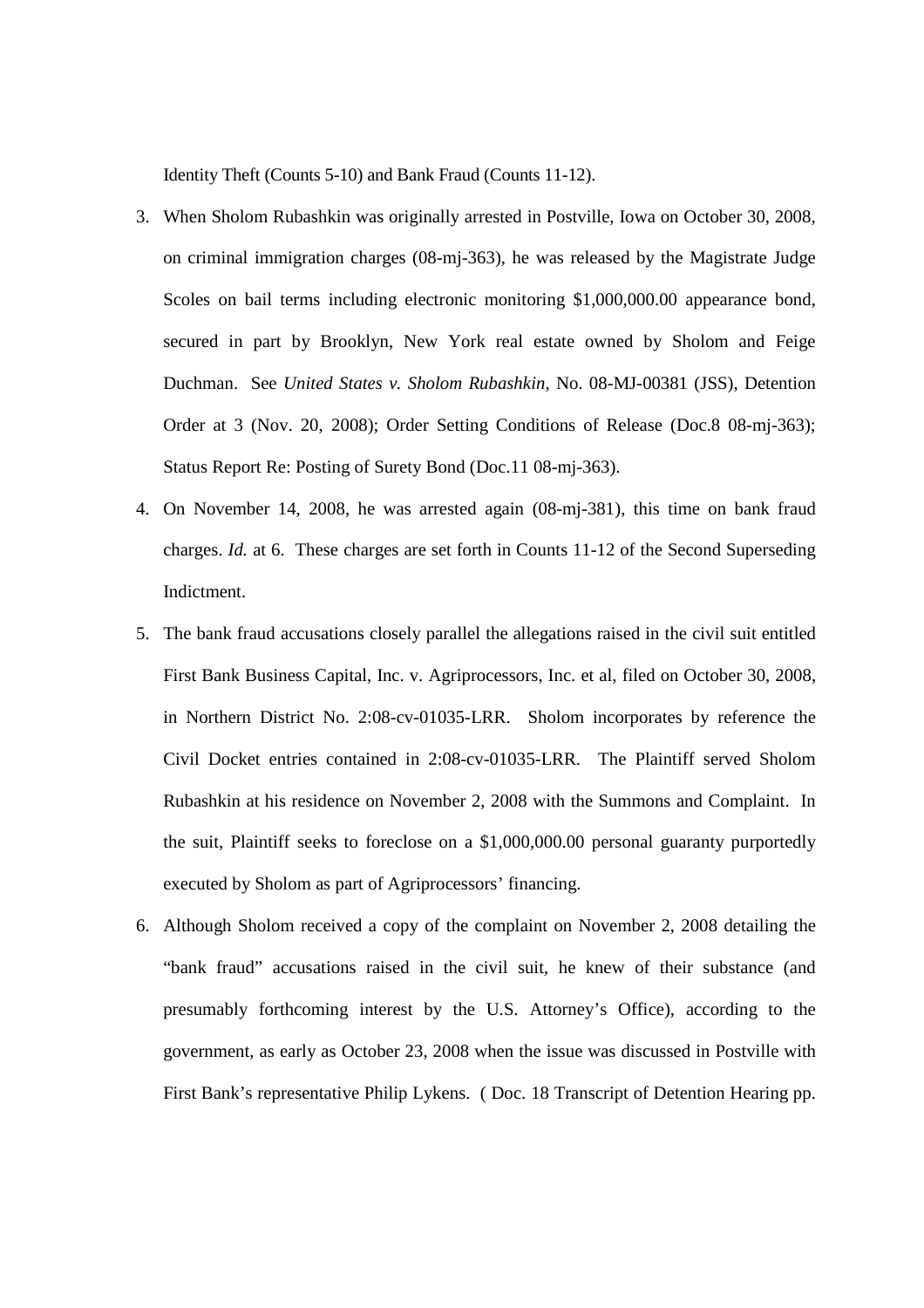12-13) In fact, the Government's proffer on this point was essentially that Sholom made direct admissions to Lykens. The government further proffered that Sholom would have been aware of First Bank's receivership moves as early as October 29, 2008. (Doc. 18 Transcript of Detention Hearing pp. 14).

- 7. Sholom returned from Toronto, Canada on October 28, 2008. (Government's Detention hearing Exhibits 26, 27)
- 8. Although Sholom was cognizant of the "bank fraud" accusations, between October 29, 2008 and November 14, 2008, he did not flee.
- 9. After Sholom was arrested at his home in Postville on November 14, 2008, the government sought to detain him, claiming that he was both a risk of flight and a danger to the community. Both the government and the Defendant made proffers and tendered the Court exhibits. The following morning. Defendant's counsel tendered to the Court by email as a supplement to Exhibit 4A, without objection by the government, the written pledge (with appraisal attached) as additional surety property owned by Jack Lefkowitz at 5119 14<sup>th</sup> Street, Brooklyn, New York having claimed value in excess of \$4,000,000.00.
- 10. After holding a detention hearing on November 19, this Court issued a written Detention Order on November 20, 2008, rejecting the government's contention that Sholom was a danger to the community, but detaining Sholom as a risk of flight to Israel. (Doc. 17).
- 11. The transcript of the Detention Hearing (Doc. 18, and all exhibits entered into evidence, including the "Lefkowitz" pledge, are incorporated fully by reference.
- 12. On December 5, 2008, Sholom filed a request to Magistrate Judge Scoles for Reconsideration of the Order of Detention pursuant to LCrR 5(c) and 18 U.S.C. Section 3142(f). (Doc.132). This Motion and all attachments thereto are incorporated fully by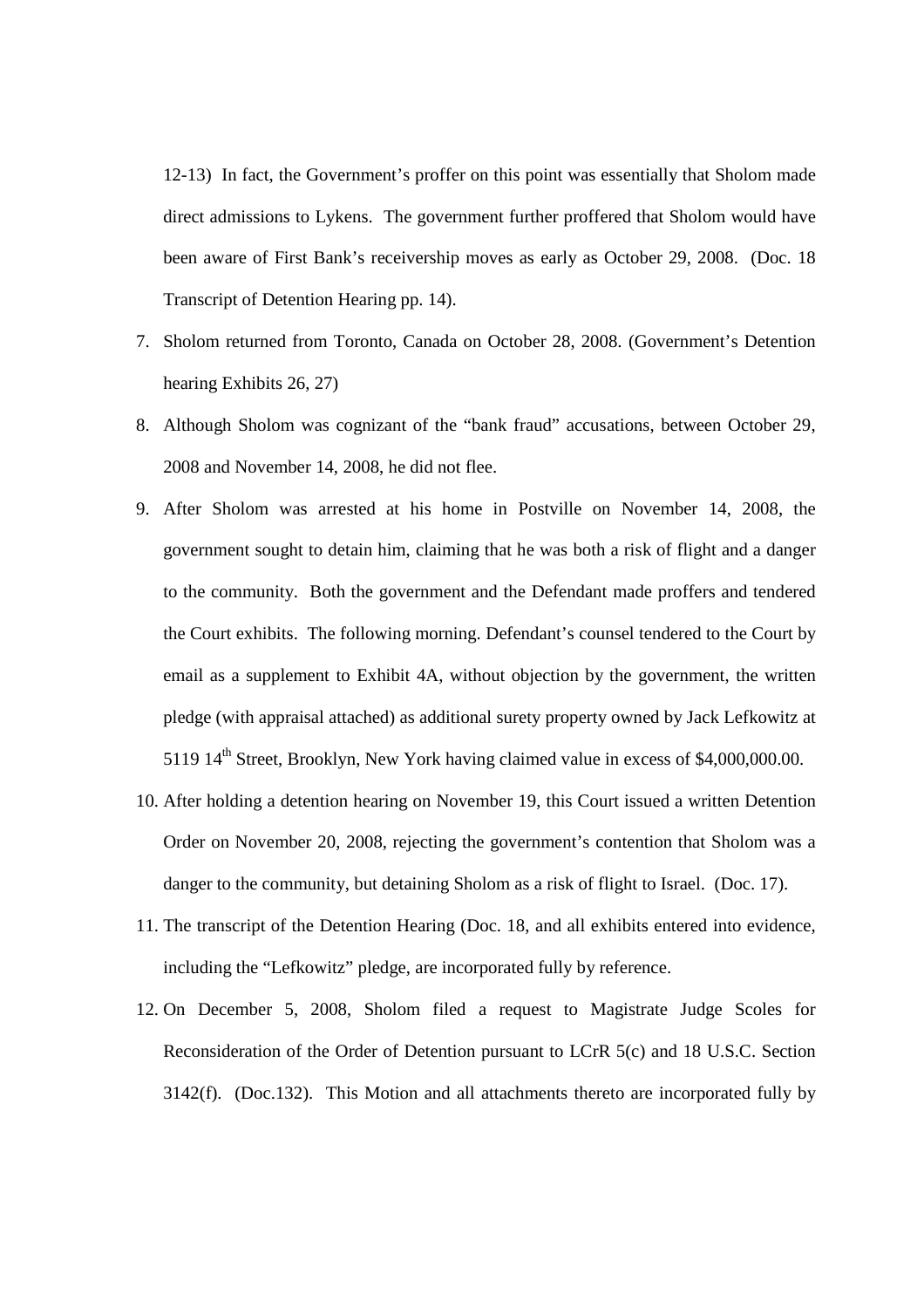reference. In this motion, Sholom presents additions to the "bail package" that bear upon the risk of flight factor determined by the Court to necessitate detention and he submits additional information to Israel's "Law of Return" and legal argument regarding whether this unique feature should be rejected as a factor in deciding whether the government has proved "risk of flight".

- 13. Having filed the Motion to Reconsider before the Magistrate Judge, Sholom files this Motion under 18 U.S.C. Section 3145(b) in order to timely preserve his right to "appeal" the Order of Detention entered on November 20, 2008.
- 14. Defendant Sholom Rubashkin requests that this Court defer Hearing on this Motion until the Motion to Reconsider is heard and decided by Magistrate Judge Scoles.
- 15. That in the event the Motion to Reconsider is denied, Defendant Sholom Rubashkin moves this Court to permit introduction of additional evidence on the questions relative to "risk of flight" and otherwise conduct de novo review of the detention of Sholom Rubashkin, and following said review enter an Order revoking the Order of Detention.

WHEREFORE, Defendant requests that the Court enter an Order, in the event that the Motion for Reconsideration to the magistrate Judge is denied, revoking the November 20, 2008 Order of Detention.

Respectfully submitted,

\_\_\_\_\_\_\_*s/F. Montgomery Brown*\_\_\_\_\_\_\_ F. MONTGOMERY BROWN AT001209 BROWN & SCOTT, P.L.C. 1001 Office Park Road, Suite 108 West Des Moines, Iowa 50265 Telephone: (515) 225-0101 Facsimile: (515) 225-3737 Hskrfan@brownscott.com ATTORNEY FOR DEFENDANT